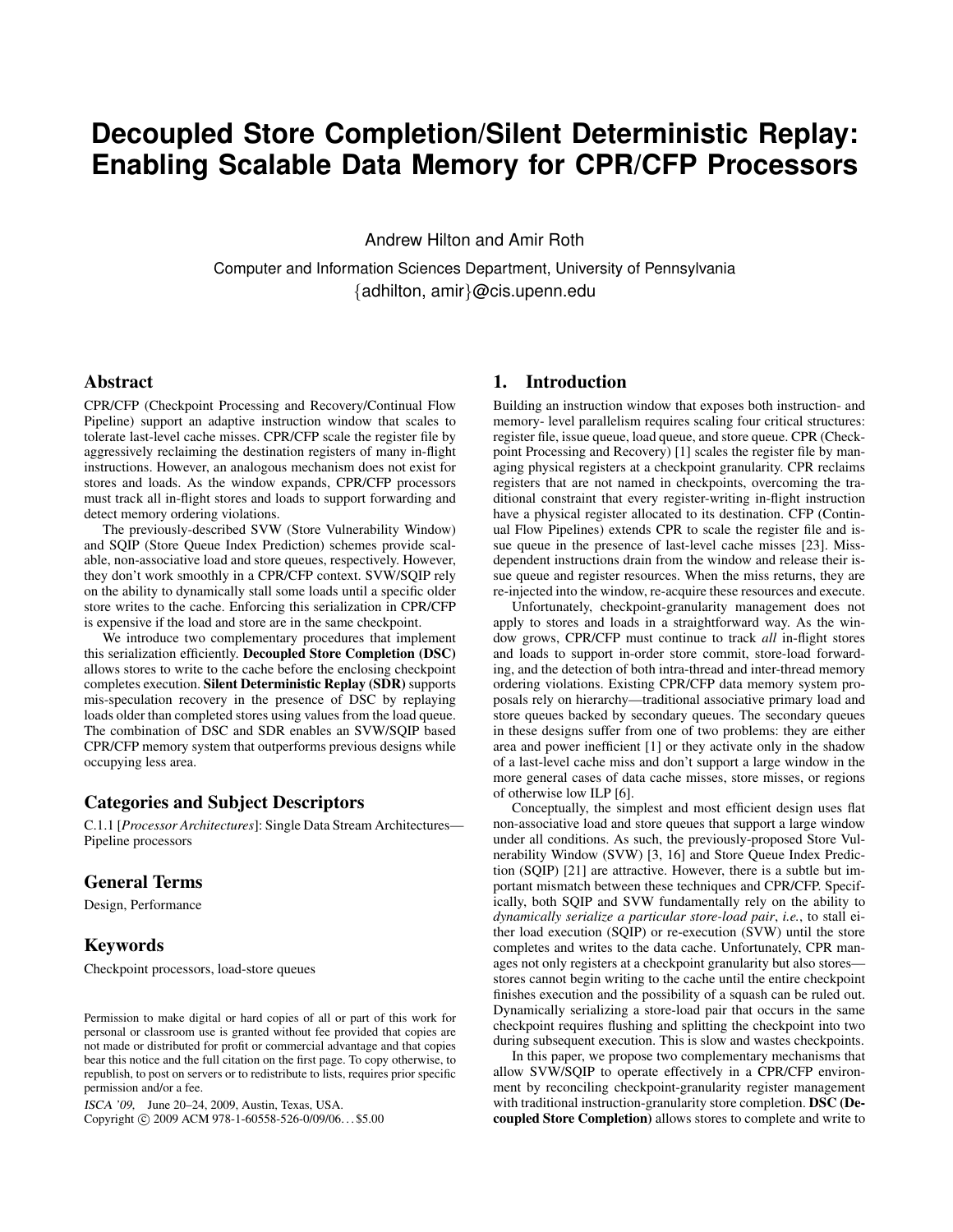the cache *before* the enclosing checkpoint completes execution although stores still complete in program order. SDR (Silent Deterministic Replay) supports mis-speculation recovery in the presence of DSC. In CPR/CFP, when an un-checkpointed instruction mis-speculates, the processor squashes to the next older checkpoint, and re-starts execution there. With DSC, it is possible that completed stores—and older loads over-written by them—would have to be flushed and re-executed. SDR re-constitutes the values of these loads from the load queue, avoiding both data cache access and potential write-after-read hazards with younger DSC stores.

DSC and SDR act synergistically with each other and with SVW and SQIP. SVW already uses a load queue that captures values, and so SDR comes essentially for free. SDR simplifies the SVW implementation by removing the need to checkpoint SVW's Bloom filter. SDR enables DSC which improves SVW/SQIP's performance and eliminates the need to speculatively serialize store-load pairs. Finally, DSC/SDR simplify the multiprocessor interface of CPR/CFP by making it identical to the interface of a traditional instructiongranularity processor.

Our work makes the following contributions:

- We identify a mismatch between SVW/SQIP and CPR/CFP. CPR/CFP effectively completes stores at checkpoint granularity whereas SVW/SQIP requires stores to complete at instruction granularity.
- We introduce DSC/SDR, complementary procedures which resolve this mismatch by supporting instruction-granularity store completion in a checkpoint substrate.
- We show that for CPR/CFP, a memory system using SVW/SQIP load and store queues and augmented with DSC/SDR outperforms existing designs and occupies less area.

#### 2. Background: SVW/SQIP

SVW and SQIP were proposed in the context of instructiongranularity ROB-based processors. We review them here.

Load Re-Execution and SVW (Store Vulnerability Window). Conventional processors detect intra- and inter-thread memory ordering violations by "snooping" (*i.e.*, searching) a load queue that tracks the addresses of all in-flight loads in program order. The primary drawback of this approach is the non-scalability of associative search. An alternative approach is to re-execute loads in-order prior to commit, detecting a violation when the values obtained by (out-of-order) execution and (in-order) re-execution differ [3]. Re-execution is cheaper than associative search for large windows. It also does not signal spurious violations. Finally, it can detect violations in other forms of load speculation, not just store-load ordering speculation. Its primary drawback is that it consumes significant data cache bandwidth.

Store Vulnerability Window (SVW) is an address-based filter that reduces the data cache bandwidth requirements of load re-execution [16, 17]. The basic idea is that a load can skip reexecution if no store has written to its address in a sufficiently long time. SVW identifies dynamic stores using monotonically increasing sequence numbers (SSNs). A store's store queue position is the low order bits of its SSN. A small address-indexed table called the Store Sequence Bloom Filter (SSBF) contains the SSNs of the youngest store to write to each (hashed) address. An extended commit pipeline processes executed stores and loads in order. Stores write their SSNs at the SSBF index corresponding to their address. The global register SSN<sub>verify</sub> tracks the SSN of the youngest store to have updated the SSBF. Loads read the SSBF using their address and determine whether they need to re-execute based on the SSN they find. The re-execution test is specific to the type of speculation the load undergoes.

SQIP (Store Queue Index Prediction). Conventional processors perform store-load ordering speculation. A more aggressive form of speculation is forwarding speculation in which the processor speculates for every load the precise identity of the forwarding store. Forwarding speculation supports a scalable store queue which is both age-ordered and non-associative [21], avoiding the scalability problems of fully-associative designs and the setoverflow problems of address-indexed ones. Forwarding speculation can be performed with very high accuracy (99.9% for most programs) because only a small fraction of loads forward, and because most forwarding behavior is stable and predictable. Forwarding prediction schemes that represent store-load dependences as dynamic store distances [22, 24, 28] mesh with SVW and typically yield the highest prediction accuracies.

Working Example. Figure 1 shows a working example of SQIP and SVW. In our notation, data addresses are uppercase letters, instruction PCs are lowercase letters, SSNs and store distances are numbers, and data values are irrelevant. The figure uses three instructions: stores w and x to addresses B and A, followed by load z to address B. The figure shows four snapshots in time. Each snapshot shows a ROB (each entry contains a PC), a four entry load queue on top (each entry contains an address and the SSN of the predicted forwarding store), a four-entry store queue (each entry contains an address, the entry's SSN is implicit), two sets (corresponding to hashed addresses A and B) of a direct-mapped SSBF (each entry contains an address tag and and an SSN), and a one-entry memory dependence predictor (each entry contains a PC tag and a store distance).

The dynamic instruction stream is tracked by three explicit global pointers. The position of these pointers in the dynamic store stream is marked by SSNs. We have already introduced SSN<sub>verify</sub>. Stores older than SSN<sub>verify</sub> have updated the SSBF. They have also transitioned from the store "queue" to the store "buffer" and cannot be aborted. The corresponding instruction stream pointer is  $P_{\text{verify}}$ . Loads older than P<sub>verify</sub> are verified and cannot be aborted as well. Global pointer  $SSN<sub>store–complete</sub>$  ( $P<sub>store–complete</sub>$ ) tracks the youngest store to write to the data cache. Global pointer SSN<sub>dispatch</sub> (P<sub>dispatch</sub>) tracks the youngest dispatched store (instruction).

At T1, (Figure 1a) stores w and y have dispatched (they are older than SSN<sub>dispatch</sub>) and executed. Load z dispatches and consults the memory dependence predictor. There is no matching entry so the load will only access the data cache. At T2 (Figure 1b) load z executes, calculates its address (B), and reads the cache. Load z is unaware of older store w to address B because it cannot search the store queue. Load z records the current value of SSN<sub>verify</sub> (7)-it is "vulnerable" to all younger stores (*i.e.*, stores with higher SSNs). At T3 (Figure 1c), load z is verified; notice stores w and y have updated the SSBF. Load z reads the SSBF set corresponding to address B and finds a store to address B with SSN 8. As load z is only safe with respect to  $SSNs \leq 7$ , it must re-execute. Re-execution shows it received the wrong value. Load z is squashed and the memory dependence predictor is trained to forward from the appropriate store. The distance to the forwarding store is computed as SSNverify–SSBF[z.addr] (in this case 9–8=1). At T4 (Figure 1), load z' (a future instance of load z) predicts a dependence on y' by computing SSN<sub>dispatch</sub>-MDP[z].

Multiprocessor Issues. Processors that verify intra-thread store-load ordering by snooping the load queue use the same mechanism to verify inter-thread store-load ordering. Load queue search is triggered by invalidation messages and (for directory protocols and some memory consistency models) local cache evictions as well. How does SVW track these events and "trip" loads that are exposed to them? SVW treats events that would require load queue snooping as "asynchronous stores" from the same thread. It tracks them using a second SSBF (SSBF-MT) which is organized at a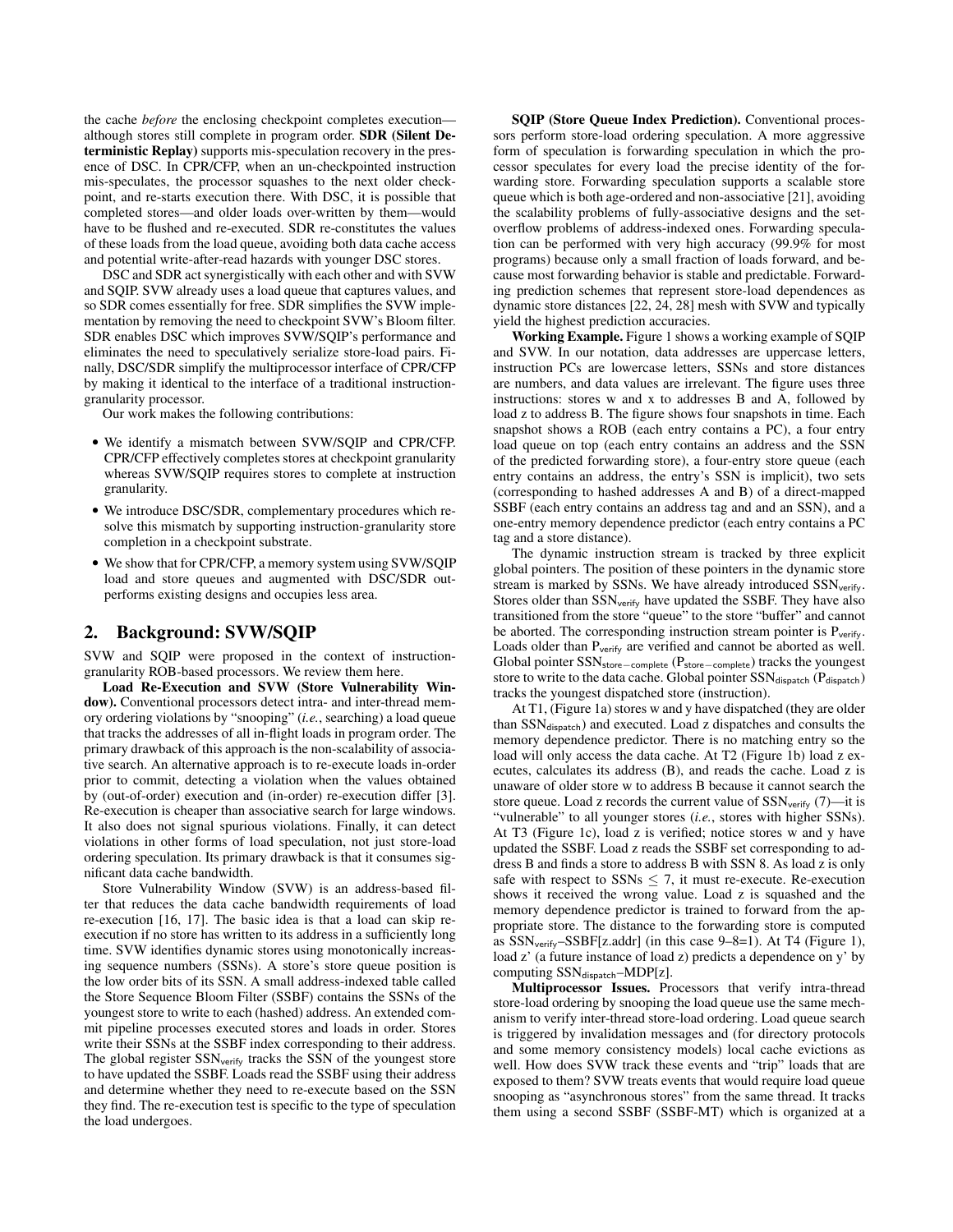

Figure 1. A working example of SVW/SQIP in a ROB processor

cache line granularity. Verifying loads read both the SSBF and the SSBF-MT and re-execute if they hit in either. When an asynchronous store event occurs, SVW writes  $SSN_{\text{verify}} + 1$  in the corresponding SSBF-MT entry. The value SSN<sub>verify</sub> +1 trips all exposed loads that had not been verified when the event occurred.

A second issue concerns memory consistency models that disallow store buffers, *e.g.*, sequential consistency (SC). SVW can enforce SC by stalling  $P_{\text{verify}}$  at any load if  $P_{\text{verify}} > P_{\text{store-complete}}$ .

## 3. CPR/CFP Memory Systems

Previously proposed memory systems for CPR/CFP use hierarchical designs. Small associative load and store queues handle ordering and forwarding for the youngest instructions in the window. Older loads and stores spill to larger secondary structures.

HLQ (Hierarchical Load Queue). The secondary load queue is address-indexed and set-associative [6]. Set-overflow is handled either by squashing the incoming load's checkpoint or by stalling the load until the oldest checkpoint commits and load queue entries come free. The disadvantage of HLQ is the performance penalty of resolving set conflicts, and the cost of over-sizing the load queue to minimize set conflicts.

HSQ (Hierarchical Store Queue). There are two proposed designs for secondary store queues. The first is a large associative queue with an access latency that matches that of the L2 [1]. To avoid accessing the secondary queue on every load—and effectively increasing load latency to L2 latency—the secondary queue is guarded by an address-indexed Bloom filter (MTB). Load latency elongates to L2 latency only on an MTB "hit". The disadvantage of HSQ is the area and power cost of the secondary queue.

SRL (Store Redo Log). The follow-on design replaces the large associative store queue with two structures which activate on a lastlevel cache miss [6]. While the miss is pending, miss-independent stores drain into a small forwarding cache [11], supporting forwarding to miss-independent loads. In parallel, *all* stores drain into an age-ordered Store Redo Log (SRL). When the miss returns, the forwarding cache is flushed and the miss slice is re-injected into the window. Miss-dependent stores re-acquire first-level store queue entries for store-load forwarding within the slice. When they complete, they write their values to their pre-determined positions in the SRL. When the miss slice completes execution, dispatch at the tail of the window resumes and the SRL drains to the data cache in program order. An address indexed Bloom filter (LCF) supports limited forwarding from the SRL during the draining process. Loads that cannot forward using the LCF stall until draining completes. SRL has both performance and algorithmic complexity disadvantages. Performance-wise, SRL provides a large store queue only in the shadow of a last-level cache misses and not in the general case.

Complexity-wise, although the SRL, LCF, and forwarding cache are physically simple, their associated management algorithms which are required to detect forwarding violations—are complex.

Initial SVW/SQIP Performance Study. Figure 2 shows IPC speedup of HLQ/HSQ [1], HLQ/SRL [6]—both with 8-way setassociative load queues—and two SVW/SQIP memory systems over a baseline with conventional fully-associative load and store queues with 64 and 48 entries, respectively. The scalable load queues (HLQ, SVW) have 512 entries, the scalable store queues (HSQ, SRL, SQIP) have 256 entries. Table 1 describes the full configuration in detail.



HLQ/HSQ and HLQ/SRL generally have similar performance, 12% speedups on SpecFP and 2% on SpecINT, with occasional small slow-downs (*e.g.*, *vpr*). The first-cut SVW/SQIP implementation is SVW/SQIP-NAIVE. In SpecFP, SVW/SQIP-NAIVE generally out-performs the existing designs because it provides uniform low-latency forwarding and conflict-free load tracking. However, in SpecINT it generally under-performs them. This low performance is caused not by forwarding mis-speculation, but by SVW's frequent need to serialize a load-store pair—to force the store to complete and write to the data cache before the load can verify.

The Use of Store-Load Serialization in SVW/SQIP. Even conventional non-SVW/SQIP processors occasionally need to serialize a store-load pair—the common cases here are a narrow store followed by a wide load to an overlapping address, or a fence instruction. However, the SVW/SQIP combination actively uses serialization to ensure correctness and forward progress.

SVW can verify most loads without re-execution but it does need to re-execute 1–2% of loads. The use of SQIP would appear to imply that load re-execution requires an empty store buffer (the portion of the store structure older than  $SSN<sub>verify</sub>$ ) because reexecution cannot associatively search the store buffer. In actuality,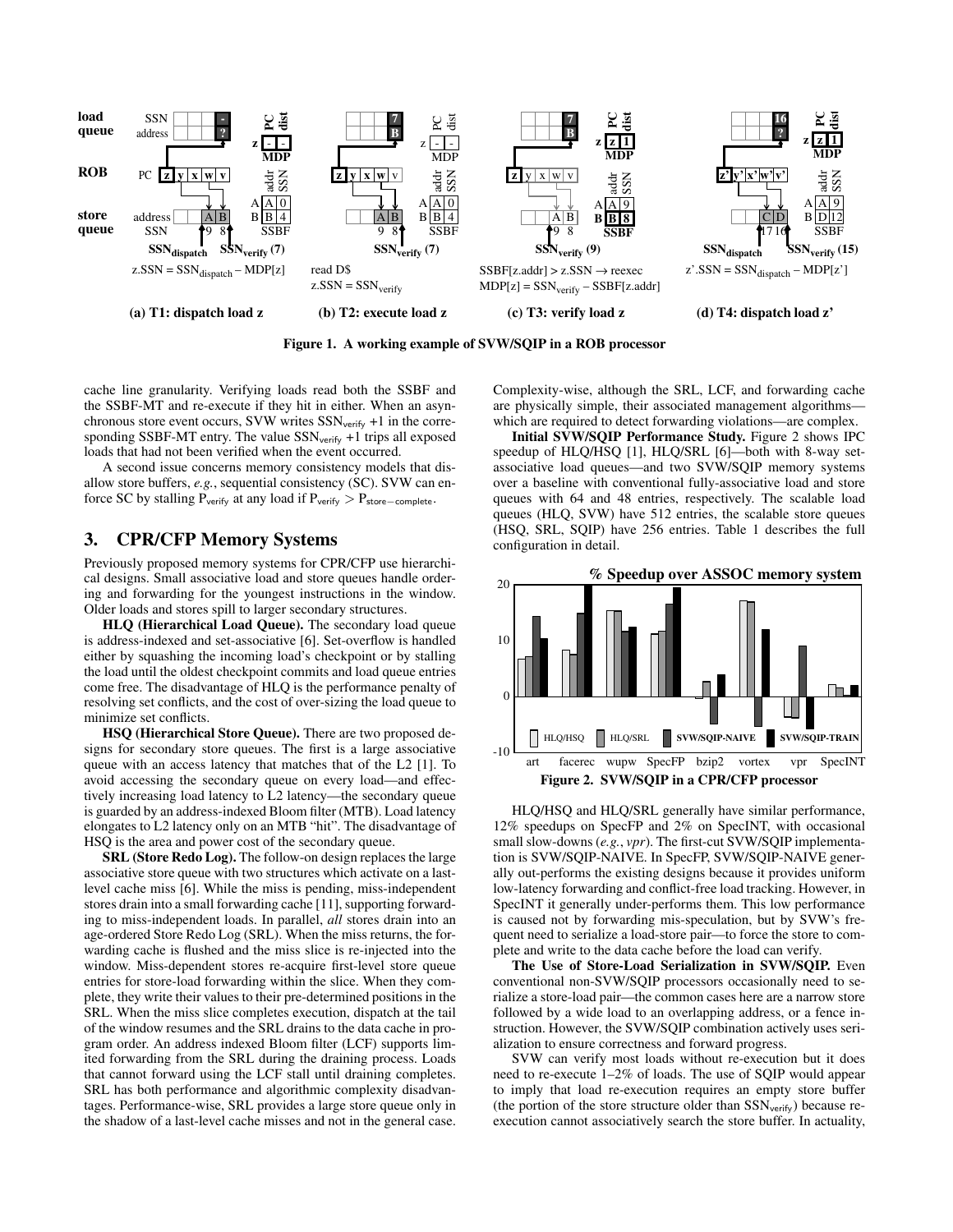

Figure 3. Store-load serialization in SVW/SQIP

loads can frequently re-execute with a non-empty store buffer. There are three relevant cases. In the simplest case, the SSBF contains an entry with a matching address. If the entry's SSN is younger than SSN<sub>store−complete</sub>, then the correct value is in the store buffer at the index indicated by that SSN. If the entry's SSN is SSN<sub>store−complete</sub> or older, the correct value is in the data cache. Either way, re-execution can proceed without draining the store buffer. Figure 3 shows the other two cases. In each case, load x is being verified—its address is A and its forwarding SSN is 7. The figure shows a direct-mapped SSBF with two sets. In Figure 3a, the SSBF does not contain an entry with a matching address so the relevant SSBF entry is the oldest one (in this case only one) in the corresponding set ( $SSN_{ssbf-set}$ ). The fact that  $SSN_{ssbf-set} \leq$ SSN<sub>store−complete</sub> unambiguously implies that the store buffer does not contain an entry with a matching address, and re-execution can proceed simply by accessing the data cache. In Figure 3b, again there is no matching address but this time  $SSN_{ssbf-set}$ SSN<sub>store−complete</sub>. Here, re-execution cannot immediately proceed because there may be a conflicting store in the store buffer in the region between SSN<sub>ssbf−set</sub> and SSN<sub>store−complete</sub>. In other words, the SSBF has a "hole"—there *may* be a store that has "aged" out of the SSBF but that is still in the store buffer. Without searching the store buffer there is no way to know.

Handling Load-Store Serialization in CPR/CFP. In a ROB (*i.e.*, instruction-granularity) processor, SSBF holes close naturally. Eventually, enough stores will drain from the store buffer to the data cache and turn the scenario in Figure 3b into the one in Figure 3a. However, in CPR/CFP holes do not close naturally if the load and store reside in the same checkpoint. The load will not re-execute and verify until the store writes to the cache, the store will not write to the cache until the checkpoint commits, and the checkpoint will not commit until all instructions in it execute and all loads verify. Resolving this stalemate requires squashing the entire checkpoint and, on the re-execution, creating a second checkpoint immediately before the load—thereby placing the load and store in two different checkpoints—in order to avoid a recurrence of the same exact situation. This is SVW/SQIP-NAIVE's strategy.

One way to reduce this penalty is to remember the PCs of loads that experience holes in a small table and to create a checkpoint whenever a future instance of one of these PCs is renamed. This is the scheme used in SVW/SQIP-TRAIN and it does improve performance, by 3% on average and by as much as 20% in some programs (*e.g.*, *vortex*). However, on certain programs this strategy turns counter-productive. Benchmarks that consume many checkpoints due to poor branch prediction (*e.g.*, *vpr*) suffer from greedy checkpoint allocation. Benchmarks that need many registers (*e.g.*, *art*) also suffer, because checkpoints hold registers and delay their reclamation.

The relative performance of NAIVE and TRAIN suggests that robust performance requires a serialization mechanism that avoids both squashing *and* greedy checkpoint allocation.

## 4. DSC and SDR

The previous section shows that using SVW/SQIP effectively in a CPR/CFP context requires a mechanism that gracefully and cheaply handles store-load serialization. We introduce a pair of complementary procedures that accomplish this: DSC (Decoupled Store Completion) and SDR (Silent Deterministic Replay). Traditional CPR/CFP processors manage both registers and loads and stores at checkpoint granularity. The combination of DSC/SDR allows a CPR/CFP processor to continue to manage registers at checkpoint granularity—retaining the associated efficiency benefits and non-blocking support—while at the same time managing loads and stores at the more traditional and familiar instruction granularity. Instruction-granularity handling of stores includes graceful handling of store-load serialization.



## 4.1 Overview

The key to DSC/SDR is the reassociation of the notion of "commit", *i.e.*, the guarantee that an instruction will not be rolled back. CPR/CFP processors traditionally associate commit with the register-checkpoint pointer, Preg−chkpt—the oldest register checkpoint and the oldest point in the program for which register state can be restored. This association is what gives CPR its "bulk commit" property. In DSC/SDR, we shift the notion of commit to the verification pointer, P<sub>verify</sub>. Figure 4 illustrates this shift and its significance. The figure shows only PCs, not addresses and SSNs, so that we can focus on commit. In Figure 4a, commit is associated with P<sub>reg−chkpt</sub>, and the processor must obey P<sub>verify</sub>  $\geq$  P<sub>reg−chkpt</sub>  $\geq P_{\text{store}-\text{complete}}$ ;  $P_{\text{reg}-\text{chkpt}} \geq P_{\text{store}-\text{complete}}$  is necessary because data cache writes cannot be undone. The fact that Preg−chkpt proceeds at checkpoint granularity forces store completion to trail the oldest checkpoint. In Figure 4b, we associate commit with  $P_{\text{verify}}$ . Now the processor must only obey  $P_{\text{verify}} \ge P_{\text{reg}-\text{chkpt}}$  and  $P_{\text{verify}}$ ≥ P<sub>store–complete</sub> individually—it does not need to order P<sub>reg–chkpt</sub> and  $P_{store-complete}$  relative to each other. Here,  $P_{store-complete}$  (8) has advanced past Preg−chkpt (7). This is essentially DSC (Decoupled Store Completion).

Of course, associating commit with  $P_{\text{verify}}$  means that "committed" instructions can physically be rolled back. In fact, according to our definition, committed instructions *will* be rolled back whenever load-verification detects a forwarding violation. This is where SDR (Silent Deterministic Replay) comes in. SDR makes the rollback of "committed" instructions transparent to the outside world. SDR relaxes the intuitive invariant that the oldest register checkpoint, P<sub>reg−chkpt</sub>, represents architected register state. With DSC/SDR, P<sub>reg−chkpt</sub> can represent state *older* than architected register state. SDR incrementally re-constructs architected register state on demand.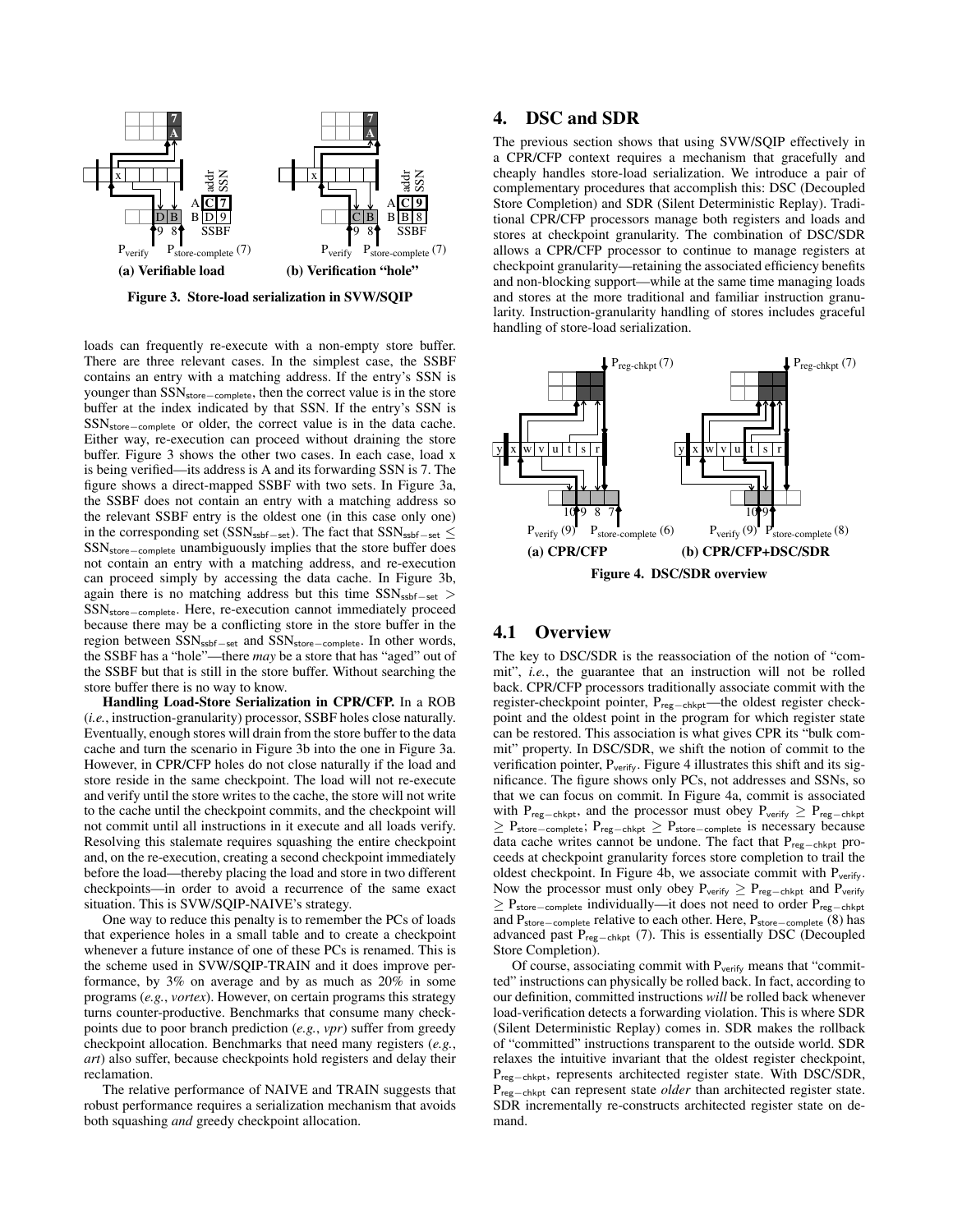

Figure 5. DSC implements store-load serialization

## 4.2 DSC (Decoupled Store Completion)

Decoupled Store Completion (DSC) allows stores older than P<sub>verify</sub> to begin writing to the data cache before the enclosing checkpoint finishes execution. Stores still write to the cache in program order and Pstore−complete cannot proceed past un-executed branches or unverified loads. Like traditional store completion, DSC is permanent and non-speculative. It does not require a cache that accepts speculative writes [7]. Completed stores never need to be discarded or flushed, and their store buffer entries are reclaimed immediately.

DSC's primary benefit is that it simplifies the implementation and reduces the cost of store-completion/load-execution serialization. DSC allows a store-load pair that resides in the same checkpoint to be serialized—without having to predict the need for serialization *a priori*, without squashing, and without consuming additional checkpoints. Figure 5a repeats the scenario from Figure 3b, but this time adds DSC. Now verification un-blocks as soon as SSN<sub>store−complete</sub> advances far enough to make the SSN<sub>ssbf−set</sub> ≤ SSN<sub>store−complete</sub> condition evaluate positively and allow the load to re-execute safely by reading the cache (Figure 5b).

Other Benefits. DSC improves performance by closing SSBF verification holes naturally, without having to squash or to allocate checkpoints greedily. In doing so, it enables the use of smaller, lower-associativity SSBFs and fewer checkpoints. It also reduces store buffer occupancy and improves data cache bandwidth utilization by smoothing store bursts.

## 4.3 SDR (Silent Deterministic Replay)

In a CPR/CFP processor, mis-speculation on an un-checkpointed instruction involves squashing the window past the mis-speculated instruction to the immediately older checkpoint. Instructions older than the mis-speculation are re-fetched and re-executed despite having correctly executed the first time. This "checkpointing overhead" [1] is illustrated in Figure 6a. Branch w mis-predicts (time T1, top). Recovery involves squashing to checkpoint C0, clearing the load and store queues, restoring the SSBF from a checkpoint, and discarding instructions r–w (T2, middle). Instructions r–w are subsequently re-fetched and re-executed (T3, bottom).

Associating commit with  $P_{\text{verify}}$  means that on an un-checkpointed mis-speculation, some "committed" instructions may have to be squashed and re-executed. Re-executing committed instructions is fine as long as it is done *deterministically* (*i.e.*, instructions produce the same values during re-execution as they did during initial execution) and *silently* (*i.e.*, the outward appearance is that execution only takes place once). The seemingly difficult part about this is replaying committed loads in the presence of DSC. DSC stores may have overwritten these loads in the cache causing write-afterread hazard during re-execution. Figure 6b shows this scenario. Again, branch w mis-predicts (T1, top). And again, load r has to be squashed and re-executed. However, younger store t has already over-written r in the data cache—both reference address B.





6

B 7





**T2:** Flush to C0 Clear SQ/LQ. Reset P<sub>verify</sub> to P<sub>reg-chkpt</sub>. Restore SSBF from checkpoint.





A

9

**C0**

dd<br> **AD**<br> **B**<br> **SSBF**  $\frac{A}{B}$  $\frac{A}{B}$  $\overline{\mathbf{B}}$ 9 8



**T3:** re-execute all instructions older than Pverify.

Replay loads (t) from LQ. **(b) SDR recovery**

stores older than P<sub>verify</sub>.

#### **(a) Traditional recovery**

Figure 6. SDR recovery in the presence of DSC

SDR overcomes this potential problem by exploiting the observation that loads that may be vulnerable to write-after-read hazards from DSC stores are all older than P<sub>verify</sub>—the load queue values for these loads are known to be correct. SDR uses the portion of the load queue that is older than P<sub>verify</sub> as a log and silently replays committed loads by copying the corresponding values from the load queue to newly allocated registers.

Unlike conventional recovery, SDR recovery (T2, middle) leaves Pverify, the SSBF, and the load and store queues untouched. Instructions r–w are re-fetched as usual (T3, bottom). However, load r is silently replayed from the load queue, side-stepping the write-after-read hazard with store t. Stores t and v are discarded at rename: v is already in the store queue and t is already in the data cache.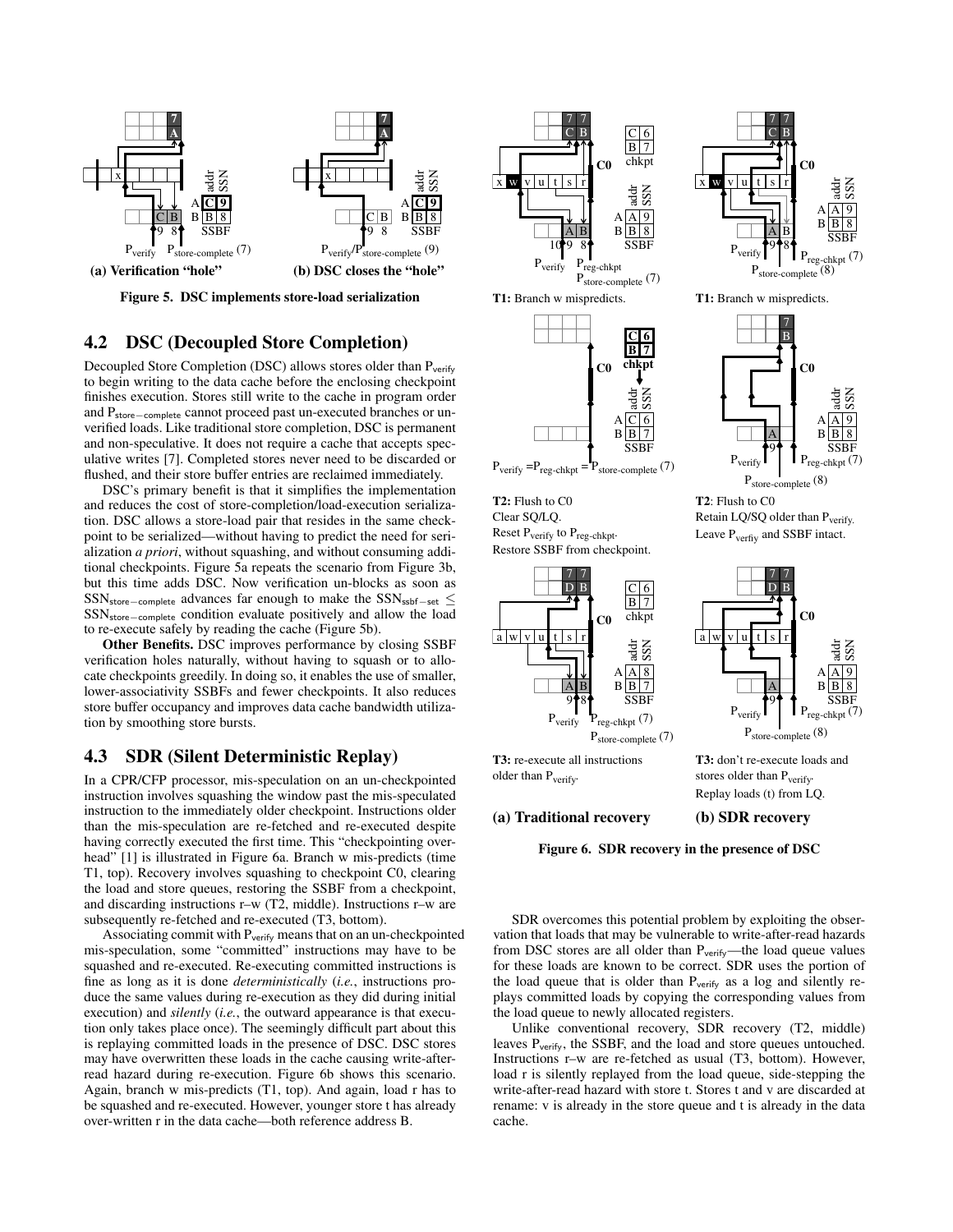| <b>Branch</b> | 48 Kbyte 3-table PPM direction predictor. 2K-entry, 4-way set-associative BTB. 32-entry RAS                                                   |                                                                       |  |  |  |  |
|---------------|-----------------------------------------------------------------------------------------------------------------------------------------------|-----------------------------------------------------------------------|--|--|--|--|
| Pipeline      | 4-way superscalar with 17 stages: 3 fetch, 2 decode, 1 rename, 1 dispatch, 1 issue, 2 regread, 1 execute, 1 regwrite, 1 SVW, 3 replay, 1      |                                                                       |  |  |  |  |
|               | commit. 13 cycle minimum branch misprediction penalty.                                                                                        |                                                                       |  |  |  |  |
| Execution     | 192/192 integer/FP physical registers, 32/32 integer/FP issue queue entries. 4-way issue with up to 4 integer, 2 FP, 2 loads, 1 store, and 1  |                                                                       |  |  |  |  |
|               | branch per cycle. 3 Kbyte, 3-table PPM distance-based memory-dependence predictor.                                                            |                                                                       |  |  |  |  |
| Window        | 8 checkpoints. 512-entry slice buffer.                                                                                                        |                                                                       |  |  |  |  |
| Memory        | 32 Kbyte, 8-way set-associative, 64 byte line, 3-cycle access instruction and data caches, with 8-entry victim buffers. 2 Mbyte, 16-way       |                                                                       |  |  |  |  |
|               | set-associative, 64-byte line, 10-cycle access L2 with 8-entry victim buffer. 8 8-entry stream buffers. 400 cycle memory latency to the first |                                                                       |  |  |  |  |
|               | 16 bytes, 4 cycles to each additional 16 bytes. 128 outstanding misses.                                                                       |                                                                       |  |  |  |  |
|               | <b>Load Oueue</b>                                                                                                                             | <b>Store Oueue</b>                                                    |  |  |  |  |
| <b>ASSOC</b>  | 64-entry, fully-associative                                                                                                                   | 48-entry fully-associative (3 cycle)                                  |  |  |  |  |
| HLO/HSO       | $ASSOC + 512$ -entry, 8-way set-associative                                                                                                   | ASSOC + 256-entry, fully-associative/1K-entry MTB (10 cycle)          |  |  |  |  |
| HLO/SRL       | $ASSOC + 512$ -entry, 8-way set-associative                                                                                                   | $ASSOC + 256$ -entry indexed/1K-entry LCF (3 cycle)                   |  |  |  |  |
| SVW/SOIP      | 512-entry indexed. 512-entry 4-way set-associative SSBF                                                                                       | $256$ -entry indexed + 24-entry fully-associative $(3 \text{ cycle})$ |  |  |  |  |

Table 1. Simulated processor configurations

Other Benefits and Non-Benefits. As shown in Figure 6b, SDR removes the need to checkpoint and recover the SSBF itself because loads older than P<sub>verify</sub> are replayed deterministically they do not have to be re-verified.

DSC allows load queue entries to be reclaimed aggressively but SDR does *not* allow load queue entries to be similarly reclaimed. Load queue entries are not reclaimed until the checkpoint is fully verified because they may be needed to supply register values during SDR reocvery.

## 4.4 Multiprocessor Issues

We have already argued for the multiprocessor safety of SVW/SQIP (Section 2). The addition of DSC/SDR does not destroy this property. The simplest way to see this is using bi-simulation with a ROB processor. Consider the effect of an invalidation to the cache line of an "exposed" load. If the CPR processor has verified the load, then the ROB processor has committed it. The correct value for this load is the value it has at CPR verification (*i.e.*, the value the ROB processor commits). SDR guarantees this: because the load has been verified, it will always produce the same output, without any externally visible effects. If the load has not been verified when the invalidation arrives, then the conflict will be detected at verification and the load will be forced to re-execute.

DSC/SDR preserve coherence. They also simplify the implementation of different consistency models on CPR. For instance, they enable a simple, non-speculative implementation of SC. Without DSC/SDR, enforcing SC non-speculatively on CPR requires acquiring the permissions to all the stores in a checkpoint—and simultaneously tracking external conflicts with all loads—before committing that checkpoint and draining the stores to the cache. With DSC/SDR, SC is enforced in the same way as it is on a ROBbased processor with SVW, *i.e.*, by not allowing P<sub>verify</sub> to advance past a load if it is ahead of P<sub>store−complete</sub>. For weaker memory models, DSC/SDR allows a CPR processor to correctly implement fence instructions without creating checkpoints for them.

With or without DSC/SDR, CPR can be made to enforce SC more efficiently using speculation [2, 5, 27]. By presenting the memory system with the same instruction-granularity load/store interface of a traditional ROB processor, DSC/SDR allow consistency model optimizations developed in the ROB context [26] to be migrated seamlessly to the CPR context.

## 5. Evaluation

This paper primarily addresses single-thread performance and efficiency issues, so our evaluation uses the SPEC2000 benchmarks. The benchmarks are compiled for the Alpha AXP ISA at optimization level -O4. They execute to completion on their training inputs with 2% periodic sampling with 4 million instructions of warmup and 1 million instructions sampled per period. Our infrastructure cannot execute benchmarks *fma3d* and *sixtrack*.

Our timing simulator models CPR/CFP processors with nonblocking caches, stream-buffer prefetching, and realistic bus interconnect. It models both associative and non-associative, flat and hierarchical load and store queues. Table 1 describes our configurations in detail.

Distance-Based PPM-style Forwarding Predictor. Our use of SQIP mandates a forwarding predictor that delivers high accuracies at large window sizes. We use a distance-based forwarding predictor that resembles a tagged PPM (prediction by partial matching) branch predictor [10]. It consists of 3 tables each of which is indexed by a hash of the PC and an increasingly longer global path history postfix. A load uses the prediction of the matching entry from the table indexed by the longest history.

Both HSQ and SRL use a small, fully-associative queue in conjunction with a larger queue. SQIP/PPM can *optionally* use a small associative store queue to reduce the burden on the forwarding predictor by handling the common forwarding cases without prediction. The associative store queue holds the youngest stores in the window and is accessed in parallel with the large indexed store queue. Our default configuration uses a 24-entry associative helper store queue.

## 5.1 Comparative Performance

Figure 7 shows percent speedup over a baseline CPR/CFP processor with the ASSOC data memory configuration (fully-associative 64/48-entry load/store queues). This baseline performs like a ROB machine—the small load and store queues restrict the window—yet factors out the characteristics of the checkpoint substrate, allowing us to compare the data memory systems.

We show four designs—HLQ/HSQ [1] and HLQ/SRL [6] with 8-way set-associative HLQs, SVW/SQIP-TRAIN (Section 3), and SVW/SQIP+DSC/SDR. All configurations use the same 3 Kbyte PPM store-load dependence predictor: HSQ and SRL use it for load scheduling only, SQIP uses it for unified scheduling and forwarding. Using smaller scheduling predictors for HSQ and SRL reduces performance by up to  $9\%$  (1–2% on average). The main result of this experiment is that the addition of DSC/SDR boosts the average performance of SVW/SQIP by 3% on SpecFP and by 5% on SpecINT. This boost allows SVW/SQIP to match or exceed the performance of either previous design on all but two benchmarks. On SpecFP, SVW/SQIP+DSC/SDR produces speedups of 24% while HLQ/HSQ and HLQ/SRL only produce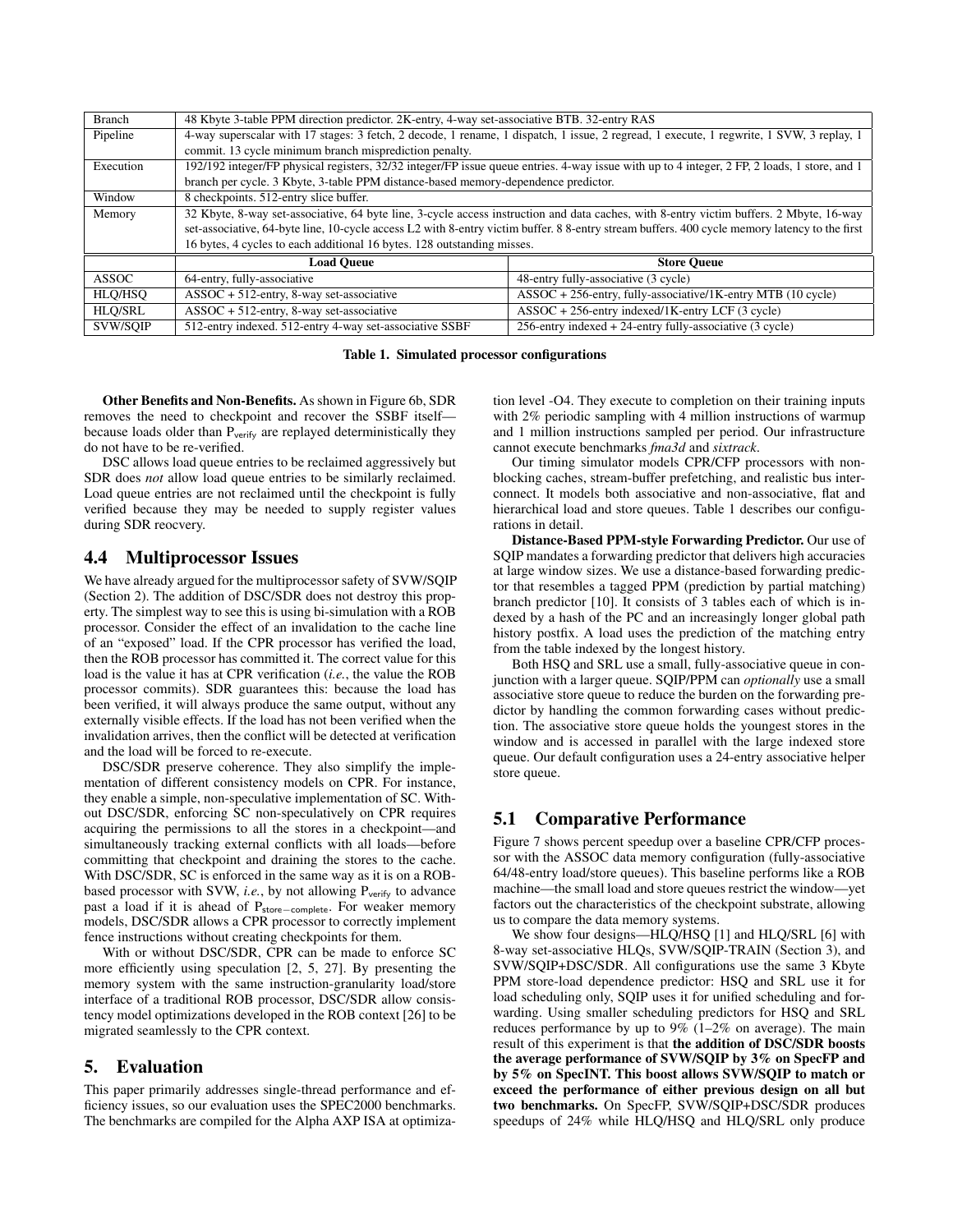

Figure 7. Comparative performance for four data memory system designs

12%. On SpecINT, it produces 6% speedups, compared to 2% for the others.

SVW/SQIP+DSC/SDR under-performs SRL on two programs. *galgel* has suffers from checkpoint overhead due to mis-predicted branches [1]. SRL avoids checkpoint overhead because its large store queue doesn't active during these periods, artificially restricting the window. *vortex* has difficult to predict forwarding patterns.

## 5.2 Performance Analysis

SVW/SQIP+DSC/SDR differs from previous schemes in three ways: the load queue (SVW+DSC/SDR vs. HLQ), the store queue (SQIP+PPM vs. HSQ vs. SRL), and the secondary benefits of DSC.

Load Queue Effects. The largest performance effects are associated with the load queue. The top graph in Figure 8 shows the performance of different load queue designs. To factor out store queue effects, we couple all load queues with an idealized, flat, 256-entry, 3-cycle associative store queue. We cannot couple all load queues with SQIP because only an SVW load queue can verify SQIP. From left, the bars correspond to 1K-entry (4-way and 8-way) setassociative HLQs, a 512-entry fully-associative HLQ, a 512-entry SVW load queue, and the same enhanced with DSC/SDR.

The performance differences between the set-associative and fully-associative load queues illustrate the large penalty of setconflicts, which are typically resolved by stalling a load attempting to "enter" a full set. Stalling a load can reduce MLP and degrade performance. The effect can be direct—the load or a dependent misses the last-level cache—or indirect—the load holds resources which prevent other loads from entering the window. With an 8 way set-associative HLQ, *equake* has an MLP of 2.4, with 1.5 loads stalling due to set-conflicts under each miss, and a speedup of 16%. With a fully-associative load queue, it has MLP of 6.8 and a speedup of 78%.

Replacing fully-associative search with SVW reduces performance, on average by about 3%, but sometimes more significantly (*e.g.*, *vpr*). One effect is that SVW delays the detection of load violations from store execution to load verification. When memory dependence prediction accuracy is (relatively) low, these delays can become significant. Mis-speculations that occur under a

last-level cache miss and won't be resolved until the miss returns can be especially harmful. A second effect is that without DSC, SVW must squash and restart entire checkpoints to resolve verification "holes". The primary result here are that with these disadvantages, SVW provides performance that is competitive with realistic set-associative HLQs. With DSC/SDR, SVW actually out-performs fully-associative load queues.

Store Queue Effects. The bottom graph of Figure 8 uses a 512 entry SVW+DSC/SDR load queue to compare the performance of different 256-entry store queues—HSQ, SRL, and SQIP/PPM both without and with a 24-entry fully-associative helper. We also compare with two idealized configurations—a 3-cycle HSQ and a 3 cycle ORACLE store queue. ORACLE outperforms HSQ because it has perfect load scheduling.

HSQ provides high forwarding accuracy as loads can associatively search the entire store queue. Loads that forward from the second-level store queue (or even loads that alias in the MTB) do so at a higher latency. However, the out-of-order window can easily hide this latency as evidenced by the fact that the 10-cycle HSQ generally has performance close to the (idealized) 3-cycle HSQ.

SRL avoids searching a large secondary queue. However, it expands the store queue only under a last-level cache miss whereas programs can still benefit from a large store queue even in the absence of last-level cache misses. SRL restricts the performance of programs (*e.g.*, *mesa* and *gap*) that benefit from larger windows by virtue of having many data cache misses—store or load—or otherwise low ILP. SRL was proposed as a low-complexity alternative to HSQ, but the complexity of SQIP/PPM is even lower. SQIP/PPM doesn't require accessing another structure in series with the large indexed store queue, whereas SRL requires serial Bloom Filterstore queue access. If store queue size is limited by access latency (*i.e.*, data cache latency), SQIP may support a larger store queue than SRL. Our simulations do not penalize SRL for Bloom-filter access latency.

The main result here is that with the small helper associative store queue, SQIP/PPM matches the performance of the more complex SRL design, and only slightly under-performs the significantly larger HSQ. The associative helper store queue makes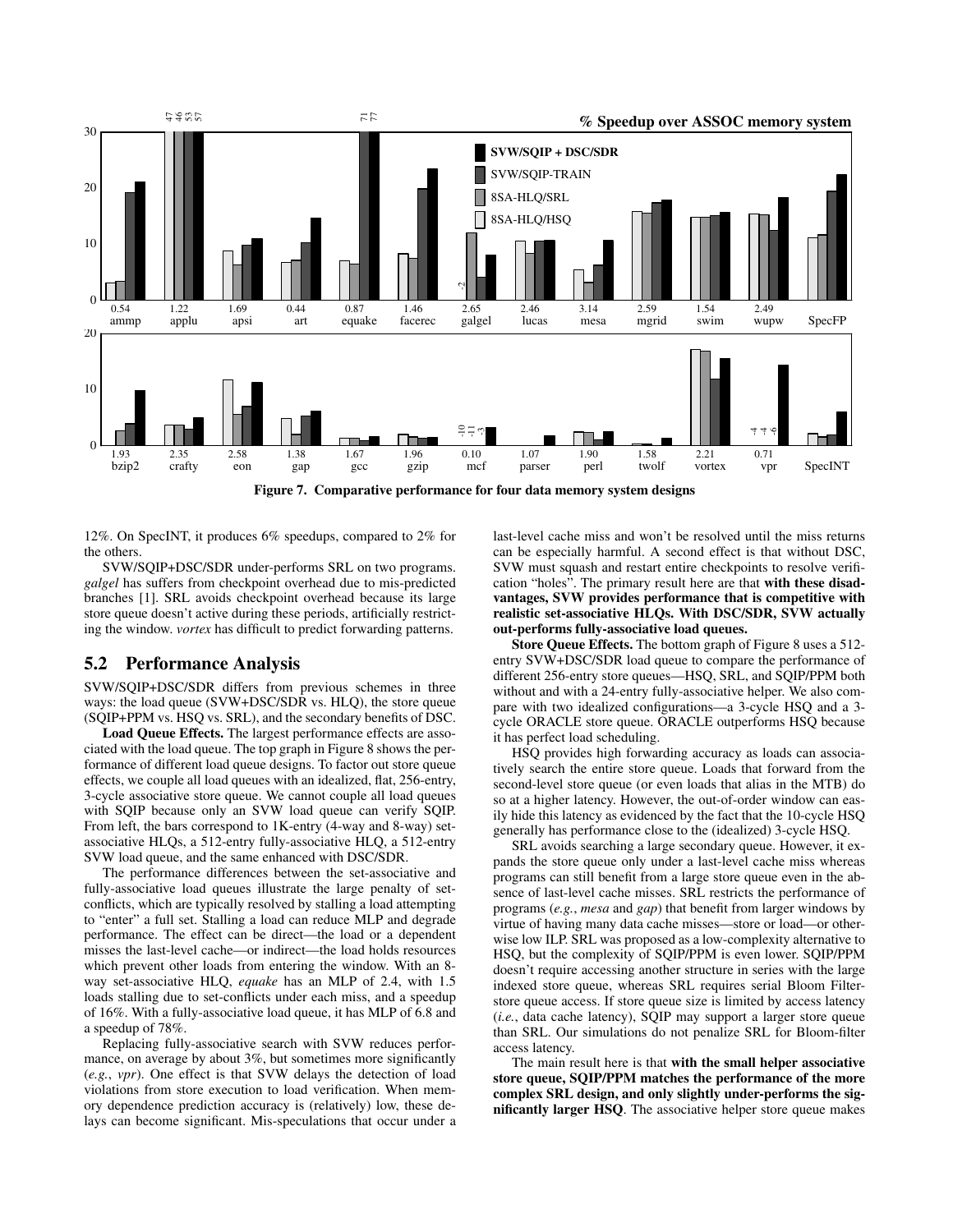

Figure 8. Load and store queue Effects



a large difference, especially for SpecINT. We experimented with larger helper queues but the slight increase in performance does not justify the added area. SQIP/PPM performs within 3% of an ORA-CLE store queue because forwarding prediction accuracy exceeds 99.9% for all but two benchmarks.

DSC Sensitivity Analysis. DSC enables SVW/SQIP to work efficiently in a checkpoint substrate by streamlining instances of store-load serialization. This allows the use of small SSBFs and fewer checkpoints. Figure 9 explores the sensitivity of SVW/SQIP both with and without DSC/SDR—to SSBF configuration (top) and checkpoint count (bottom).

Smaller, lower-associativity SSBFs produce more "holes". Without DSC, SVW/SQIP is quite sensitive to SSBF associativity. Our default SSBF has 512 entries and is 4-way set-associative, a configuration that produces a low re-execution rate, but does suffer from holes. DSC makes SVW/SQIP virtually insensitive to SSBF configuration. In fact, with DSC higher-associativity SSBFs can actually reduce performance. With DSC, there is no need to force periodic checkpoints in order to serialize store-load pairs allowing checkpoints to grow large. Mis-speculations within larger checkpoints can squash larger numbers of instructions.

With 8 register checkpoints, DSC provides significant benefit. Its benefit decreases as the number of checkpoints grows and individual checkpoints become cheaper. However, CPR/CFP register checkpoints are expensive—in addition to the map table cost [19], there is also the cost of reference counting hardware [18]. CPR/CFP checkpoints hold physical registers. If physical registers are a critical resource, additional checkpoints may cause dispatch delays (*e.g.*, *vortex*). A significant benefit of DSC/SDR is that they enable good performance with fewer checkpoints.

## 5.3 Performance-Area Trade-Offs

We use CACTI-4 [25] to estimate the area, in 45nm technology, of different memory system components and to conduct a performance-area analysis. Table 2 lists the area  $(in \, mm^2)$  of different memory components: load queues, store queues, as well as the ancillary structures SSBF, PPM (memory dependence predictor), MTB, and LCF (HSQ and SRL Bloom filters). SRL's 256 entry 4-way set-associative forwarding cache  $(0.069 \text{ mm}^2)$  and SVW/SQIP-TRAIN's load-checkpoint table (0.017 mm<sup>2</sup>) are not shown The table shows some intuitive relationships, *e.g.*, fullyassociative structures are larger than set-associative and directmapped structures with the same number of entries. Other relationships deserve additional explanation. For instance, an SVW-style load queue is over twice as large as a set-associative load queue with the same number of entries. There are two reasons for this. First, each SVW load queue entry is bigger because it contains a full address *plus* value *and* SSN. Second, a conventional load queue only needs to allow two writes (load execution) and one read (store execution) per cycle, but an SVW load queue supports two writes (load execution) and two reads (load verification). A second read port can be avoided by exploiting the fact that in-order verification allows the load queue to be interleaved, but there is still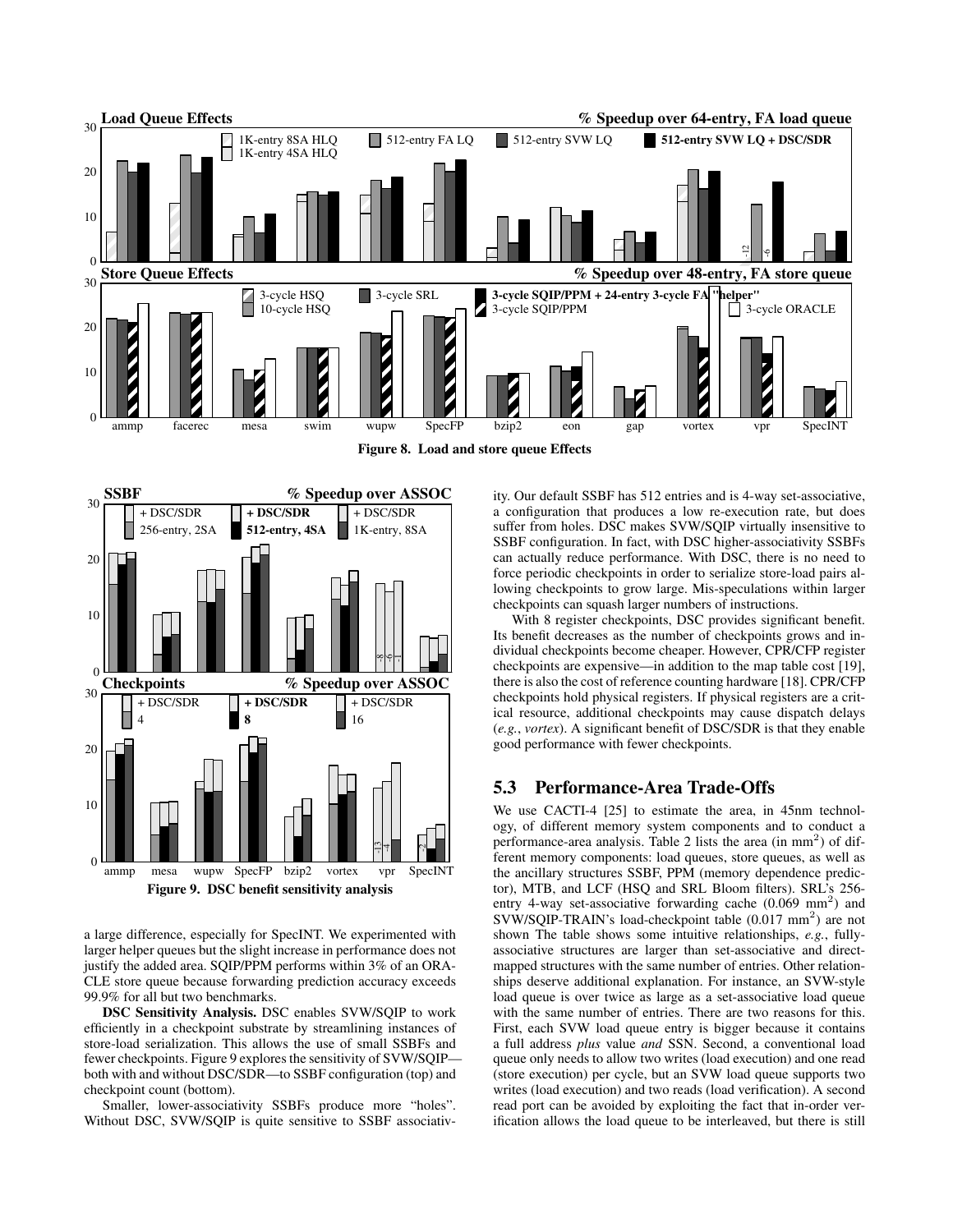|                    | Entries       | 64    | 128              | 256   | 512   | 1K    |
|--------------------|---------------|-------|------------------|-------|-------|-------|
|                    | FA            | 0.092 | 0.187            | 0.302 | 0.625 | 1.325 |
| <b>Load Oueue</b>  | $4S \text{A}$ | 0.021 | 0.026            | 0.038 | 0.059 | 0.104 |
|                    | 8SA           | 0.026 | 0.034            | 0.044 | 0.064 | 0.107 |
|                    | <b>SVW</b>    | 0.033 | 0.047            | 0.099 | 0.138 | 0.244 |
| Entries            |               | 24    | 48               | 128   | 256   | 512   |
| <b>Store Queue</b> | FA            | 0.093 | 0.152            | 0.355 | 0.546 | 1.145 |
|                    | SQIP          | 0.028 | 0.035            | 0.066 | 0.102 | 0.189 |
|                    | Entries       | 64    | 128              | 256   | 512   | 1K    |
|                    |               |       |                  |       |       |       |
| <b>SSBF</b>        | 4SA           | 0.024 | 0.030            | 0.043 | 0.067 | 0.121 |
| SSBF+Chk           | 4SA           | 0.044 | 0.055            | 0.079 | 0.121 | 0.223 |
| SSBF-MT            | DМ            | 0.016 | 0.022            | 0.036 | 0.061 | 0.110 |
|                    | Entries       | 256   | $\overline{512}$ | 1 K   | 1.5K  | 2K    |
| <b>PPM</b>         | 4SA           | 0.012 | 0.020            | 0.028 | 0.036 | 0.044 |
| <b>MTB</b>         | DΜ            | 0.009 | 0.014            | 0.024 | 0.036 | 0.043 |

Table 2. Data memory component area  $(mm^2)$ .



5





some area overhead. Fully-associative store queues are also larger than fully-associative load queues with the same number of entries. Each entry is larger having to hold both an address and a value, the store queue has two associative ports (for two loads executed per cycle) whereas the load queue has only one (for one store executed per cycle), and the store queue needs an additional read port in order to write stores to the cache. The area for a design is computed as the sum of the areas of its components. For instance, our proposed SVW/SQIP+DSC/SDR design includes the components in bold and occupies approximately 0.46 mm<sup>2</sup>. For comparison, one Core2 processor occupies about  $25 \text{ mm}^2$  in  $45 \text{ nm}$  process.

Figure 10 plots the geometric mean speedup (for all programs) over the baseline ASSOC memory system against memory system area. There are seven different kinds of marks on the graph, each for a different class of design. Within each class, there is a curve that proceeds from low-area, low-performance configurations on the lower left, to high-area, high-performance ones on the upper right. Better designs are found on the upper left (*i.e.*, high-performance, low-area) part of the graph. We experimented with many configurations for each design class, but show only configurations that would lay on this curve—a configuration is not shown if another in its class gives better performance with lower area. The baseline AS-SOC design (triangle) occupies 0.28 mm<sup>2</sup>. We experimented with smaller queues, but saw sharp slowdowns.

As expected, the SVW/SQIP+DSC/SDR curve (black diamonds) occupies the upper left portion the graph. With DSC/SDR, SVW/SQIP meets and even exceeds the performance of the most aggressive hierarchical designs, and does so using less area. The hierarchical designs that achieve similar performance use fully-associative load queues (light gray squares and circles, respectively)—and these use significantly more area. SRL designs with set-associative load queues have area budgets close to those of SVW/SQIP, but also provide less performance.

One of the SVW/SQIP+DSC/SDR design points has nearly the same area  $(0.29 \text{ mm}^2)$  as the baseline ASSOC system and outperforms it by 11%. This "budget" SVW/SQIP design point drops the 24-entry helper store queue. While it has the overhead for an SSBF and its 256-entry load queue occupies slightly more area than the baseline's 64 associative load queue, its 128-entry indexed store queue occupies significantly *less* area than the baseline's 48 entry associative store queue. The budget design illustrates the key to SVW/SQIP's superior performance-area tradeoff. Most of the performance advantage comes from replacing the set-associative load queue with a flat SVW load queue—plus DSC/SDR. In fact, some area is sacrificed in this transition. However, this area is easily recouped because SVW enables SQIP. While replacing a hierarchical store queue with a SQIP store queue does not gain much performance—in fact a little performance may be lost—the area gains are significant. An SVW load queue has a large performance advantage and a small area overhead. A SQIP store queue has a large area advantage and a small performance overhead. SVW and SQIP offset each other's overheads such that combination has large performance *and* area advantages.

#### 6. Other Related Work

Un-ordered Load and Store Queues. Un-ordered late-binding load-store queues [20] scale by excluding un-executed loads and stores. Late-binding queues can also be address-banked to scale both capacity and bandwidth. Late-binding queues are a poor fit for CPR/CFP. CPR/CFP requires a large window primarily under a last-level cache miss when most store and load addresses are known and require queue entries. At the same time, CPR/CFP does not take advantage of the bandwidth scaling properties of late-binding queues.

Latency-Tolerant Processors. D-KIP [14] is a non-blocking design that uses a ROB and architectural register file multicheckpointing. SVW/SQIP can work with D-KIP as well. D-KIP doesn't need DSC/SDR to implement store-load serialization because the out-of-order core operates at instruction granularity. DSC/SDR can still be used to simplify and streamline multi-processor operation. DSC/SDR can also simplify the multiprocessor operations of latency-tolerant in-order processors like iCFP [8]. DSC/SDR are centralized schemes but can be adapted for use in distributed checkpoint-based architectures [13].

Early Retirement. Checkpoints created post-execution can be used to implement a form of "early retirement" that supports aggressive resource reclamation [9] and (to a lesser degree) load latency tolerance [4]. This style of architecture does not require scalable load and store queues.

Speculative Retirement. DSC/SDR are related to, but different from, speculative retirement [7, 15]. The latter speculatively drains instructions from the window in the shadow of store misses. DSC non-speculatively drains stores to the cache in order to efficiently implement store-load serialization in a CPR/CFP processor.

Deterministic Replay using Load Values. Bugnet uses checkpointing and determinstic replay from load value logs at the architecture level to reconstruct execution traces for multi-threaded program debugging [12].